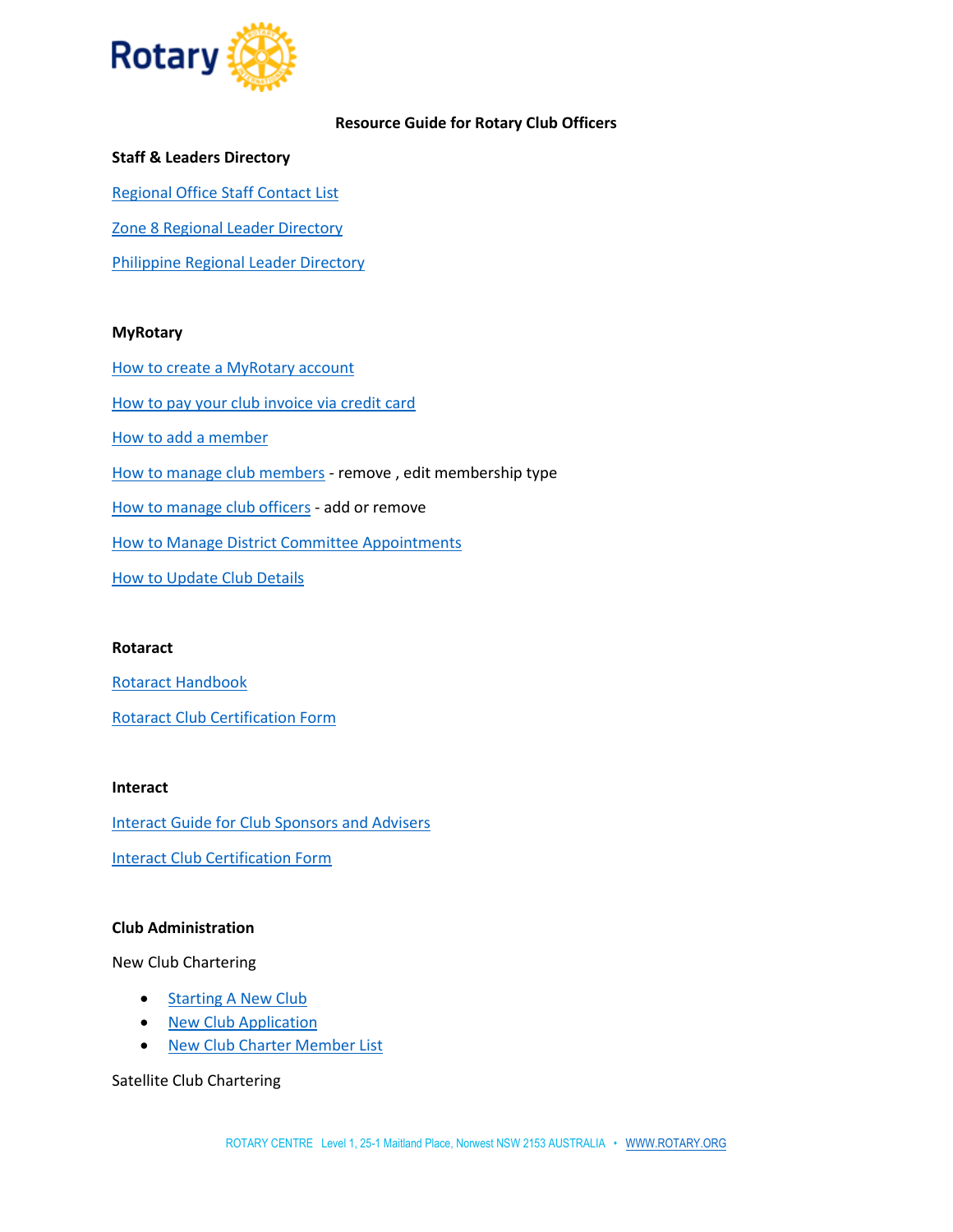

- [Satellite Club Application](https://www.dropbox.com/s/99wxudczd7zvjox/Satellite%20Club%20App%202021.pdf?dl=0)
- [New Satellite Club Member](https://www.dropbox.com/scl/fi/5evuchdetvvai6zbc6pqa/New_satellite_club_member_list_en.xlsx?dl=0&rlkey=4scrdnms5yohrjwxj2cscf8md) List

Club Mergers

- [Merging of Two or More Rotary Clubs](https://www.dropbox.com/scl/fi/exyyc3te8fb3uwsj5klsz/Merging-of-Two-or-More-Rotary-Clubs.doc?dl=0&rlkey=9f3yyfj5jp4eztn0jsise5a7r)
- [Spreadsheet of Member details -](https://www.dropbox.com/scl/fi/cafld1ec6k0shy0tb1yja/Spreadsheet-of-Member-details-merger.xlsx?dl=0&rlkey=piaefddtbmato4b5yon3b8rq0) merger

Club Resignations

- [Club Voluntary Resignation Checklist \(SPPO\)](https://www.dropbox.com/scl/fi/jebnqp4y5oqblz685bgq8/Club-Voluntary-Resignation-Checklist-SPPO-2021-03-29.docx?dl=0&rlkey=483d5ai84rhebr5p9puaomlky)
- [Rotary Club Resignation Form](https://www.dropbox.com/s/tlm1ukv3vdi4try/Rotary%20Club%20Resignation%20Form%20v1.0.pdf?dl=0)

#### **Club Invoice**

## [RI Dues](https://www.dropbox.com/s/xd0fxau8v20crdq/RI%20Dues.pdf?dl=0)

[Frequently Asked Questions on Club Invoice](https://www.dropbox.com/s/etgceox3cda4974/SPPO_CLUB%20INVOICE%20FAQ_.pdf?dl=0) [Viewing and Paying for Club Dues on MyRotary](https://www.dropbox.com/s/1z8lt5cvxx9zq5k/Club%20Invoice%20guideline.pdf?dl=0) [How to pay Club Dues](https://www.dropbox.com/s/h32cvqxk2j4ky30/HOW%20TO%20PAY%20CLUB%20DUES.pdf?dl=0) (Australia, NZ, Pacific Islands) [How to pay Club Dues -](https://www.dropbox.com/s/ut8vf4i8rpbtfon/BPI%20Payment%20Guideline%20-%20Rotary%20International.pdf?dl=0) offline (Philippines) [How to pay Club Dues](https://www.dropbox.com/s/8btcmn7o8r4us6w/BPI%20Online%20-%20Rotary%20International.pdf?dl=0) – online (Philippines)

## **Contributions**

[The Rotary Foundation Contribution Form](https://my.rotary.org/en/document/contribution-form-rotary-foundation)

[The Rotary Foundation Multiple Donor Form](https://my.rotary.org/en/document/multiple-donor-form)

[How to contribute via Bank Transfers](https://www.dropbox.com/s/04ic3yr14kr2nj2/BankTransferInstructions.pdf?dl=0) (EFT) (Australia only)

[How to contribute through Direct Deposits](https://www.dropbox.com/s/5pd8ys2nou73zz6/BPI%20Payment%20Guideline%20The%20Rotary%20Foundation.pdf?dl=0) (Philippines)

[How to contribute Online](https://www.dropbox.com/s/u4bnar47av03nog/BPI%20Online%20-%20The%20Rotary%20Foundation.pdf?dl=0) (Philippines)

[How to contribute Offline](https://www.dropbox.com/s/kcvv3aezpi0wpr8/BPI%20Payment%20Guideline%20The%20Rotary%20Foundation.pdf?dl=0) (Philippines)

[How to contribute on behalf of members via MyRotary](https://www.dropbox.com/s/vtw9htk4w4sgxi9/How%20to%20Donate%20Online%20on%20behalf%20of%20members.pdf?dl=0)

[How to enroll in a recurring contribution on MyRotary \(RotaryDirect\)](https://www.dropbox.com/s/yjk8vl7lqaxz9kk/HOW%20TO%20DONATE%20ONLINE_Recurring%20Contributions.pdf?dl=0)

### **Recognition**

[Easy pointers on how to fill up a Paul Harris Fellow Recognition Transfer Request Form](https://www.dropbox.com/s/yme2y18hf6osmsf/PHF%20How%20to%20Guide%20Template.pdf?dl=0)

[PHF Transfer Request Form](https://www.dropbox.com/s/g0gim18pawluj7k/PAUL%20HARRIS%20FELLOW.PDF?dl=0)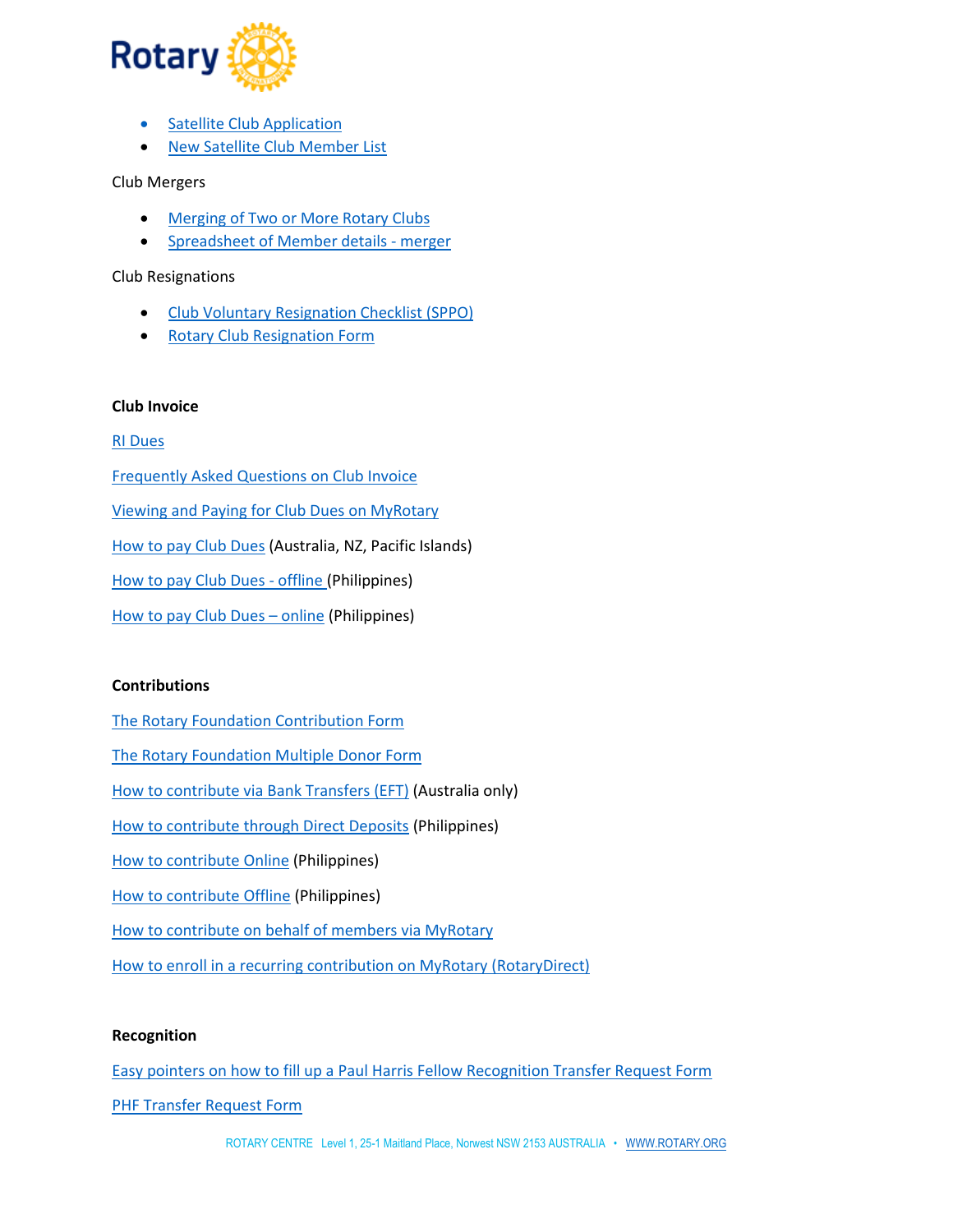

[How many recognition points does my club have?](https://www.dropbox.com/s/oskvcffwhlm40tc/MyRotary_ClubReports.docx?dl=0)

## **Citation**

[Presidential Theme and Rotary Citation Brochure](https://www.rotary.org/en/shekhar-mehta-says-serving-others-changes-lives-including-our-own) [Goals and Instructions for Rotary Clubs](https://www.dropbox.com/s/hzb711g247kj8bp/rotary-citation-goals-instructions-en.pdf?dl=0) [Goals and Instructions for Rotaract Clubs](https://www.dropbox.com/s/clstyu4w7coactq/rotary-citation-goals-instructions-rotaract-clubs-en.pdf?dl=0) [Goals and Instructions for Interact Clubs](https://www.dropbox.com/s/ds3lkxfzmyd36j9/rotary-citation-goals-instructions-interact-clubs-en.pdf?dl=0)

## **Membership**

- [Membership page on My Rotary](https://my.rotary.org/en/learning-reference/learn-topic/membership)
- [Club flexibility page on My Rotary](https://my.rotary.org/en/club-flexibility)
- [Membership Learning Plan](https://learn.rotary.org/members/learn/lp/35/membership)
- [Membership Resource Guide](https://www.dropbox.com/s/a4awmqr504hnpl8/Membership%20Resource%20Guide.pdf?dl=0) (English)
- [Membership Resource Guide](https://www.dropbox.com/s/d4ofqpr2f0jo7j2/Membership%20Resource%20Guide%20-%20French.pdf?dl=0) (French)
- [Club Planning Assistant](https://rotary.qualtrics.com/jfe/form/SV_8798Eo0G60tlbsV)
- [Club Models Matrix](https://www.dropbox.com/s/dhpt8szsz4qvq50/club_types_matrix_en.pdf?dl=0)
- [Starting a club](https://my-cms.rotary.org/en/learning-reference/learn-topic/membership?embed=true#start)
- [Customisable Club Brochure](https://brandcenter.rotary.org/en-GB/App/Approval)
- [Creating your membership development plan](https://www.dropbox.com/s/gaqguyf6gucv92r/417_strengthening_your_membership_en.pdf?dl=0)
- [Committing to Diversity, Equity and Inclusion \(course\)](https://my-cms.rotary.org/en/learn?deep-link=https%3A//learn.rotary.org/members/learn/course/internal/view/elearning/679/committing-to-diversity-equity-and-inclusion)
- [Online Member Leads \(course\)](https://my.rotary.org/learn?deep-link=https%3A//learn.rotary.org/members/learn/course/internal/view/elearning/104/online-membership-leads)
- [Membership Voice \(Webinar Series\)](https://www.facebook.com/RotaryMembershipVoice/)
- [Rotary Voices \(Blog\)](https://blog.rotary.org/)
- [Rotary on the Move](https://rotaryclubofmiltonulladulla.org.au/rotary-on-the-move/) (Zone 8 newsletter)

#### **Communications and Public Relations**

- [How do I Promote My Club Projects?](https://my.rotary.org/en/learning-reference/learn-topic/public-relations)
- [Rotary International's Social Media Content](https://www.rotary.org/en/news-features/social-media)
- [7 Tips for Creating Compelling Media Content](https://blog.rotary.org/2018/10/30/7-tips-for-creating-compelling-social-media-content/)